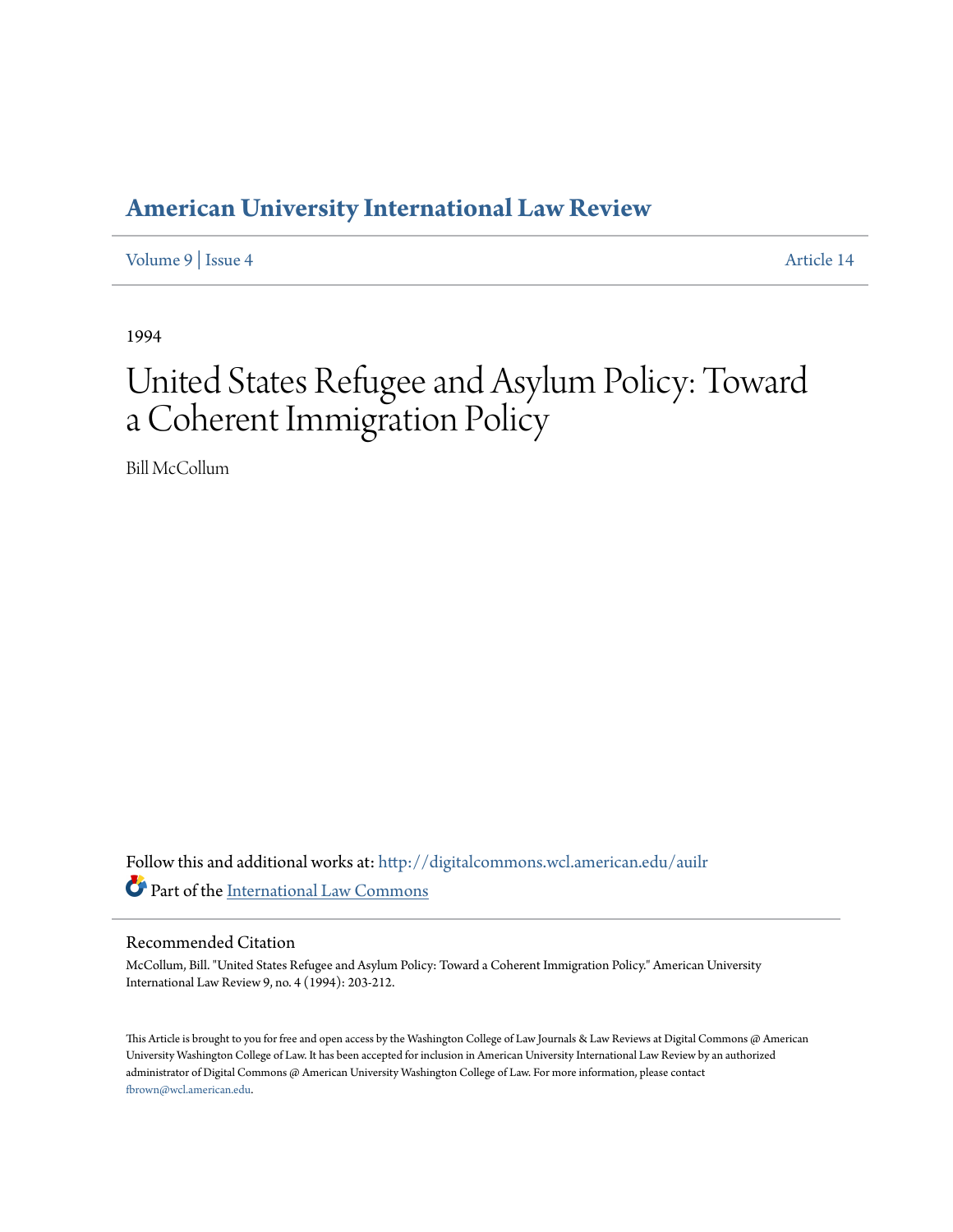### UNITED **STATES REFUGEE AND ASYLUM** POLICY: TOWARD **A COHERENT** IMMIGRATION POLICY

#### The Honorable Bill McCollum'

It is increasingly difficult to distinguish political refugees from economic immigrants. Several factors have contributed to this development, notably the elimination of a relatively clear delineation between the free world and the communist bloc, as well as the globalization of communication and transportation. In light of these revolutionary changes, now is an opportune time for a fresh evaluation of both international and United States refugee and asylum policy.

The Geneva Convention Relating to the Status of Refugees' and the Protocol Relating to the Status of Refugees<sup>2</sup> are products of the post-World War II era.<sup>3</sup> Even the Refugee Act of 1980<sup>4</sup> is based on assumptions that in many cases are no longer valid. During the Cold War, a clear consensus existed about the political persecution from which refugees from communist countries sought escape. In addition, the very nature of a communist country's control over its population limited the number of people who succeeded in escaping.

Over the past several years, major refugee-producing situations have shifted from conflicts between communist and non-communist factions to civil wars, often within poorer nations and based on ethnicity.' Some of

4. Refugee Act of **1980,** Pub. L. No. 96-212, 94 Stat. 102 (1980) (codified as amended in scattered sections of **8** U.S.C.).

*5. See LOESCHER, supra* note **3,** at 12-13, 75, **85** (explaining that the changes in

<sup>\*</sup> B.A. **1965, J.D. 1968,** University of Florida. **The** author was first elected to the House of Representatives in **1980** and presently serves on the Committee on the Judiciary where he is the ranking minority member of the Subcommittee on International Law, Immigration, and Refugees.

**<sup>1.</sup>** Geneva Convention Relating to the Status of Refugees, **opened for signature** July **28,** 1951, 19 U.S.T. 6259, 189 U.N.T.S. 137.

<sup>2.</sup> Protocol Relating to the Status of Refugees, *opened for signature* Jan. **31.** 1967, 19 U.S.T. 6223, 606 U.N.T.S. 267.

*<sup>3.</sup> See* **GnL LOESCHER, BEYOND CHARrrY 76 (1993)** (noting that the definition of "refugee" as used in the **1951** Convention does not fit the circumstances of the mass emigration from Third World countries occurring in the 1960s and 1970s).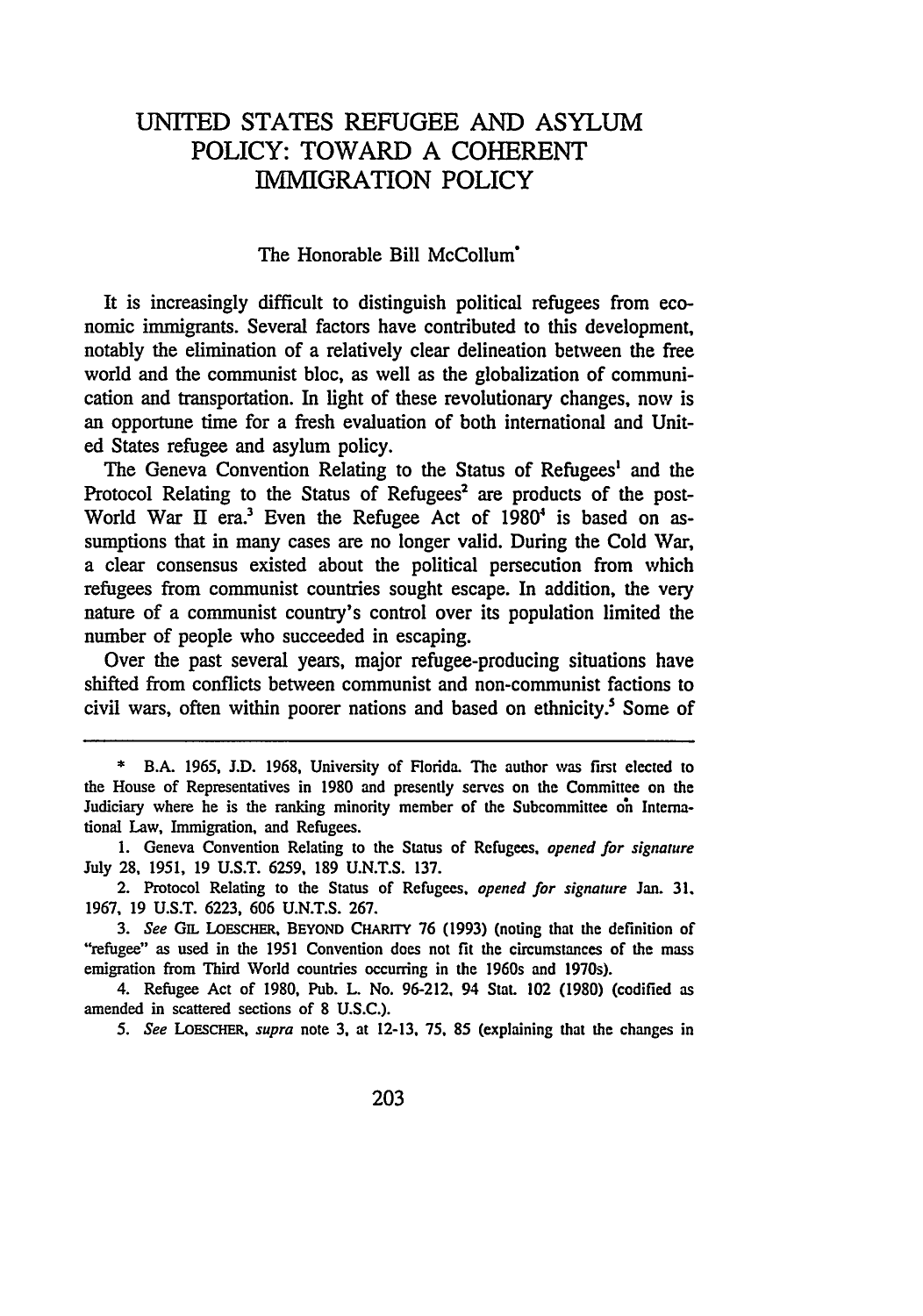the people fleeing these areas may in fact be escaping from individualized persecution, but many also seek to escape the general violence and to emigrate to a place that offers economic opportunities and personal freedoms.<sup>6</sup> With the increasingly widespread knowledge that claiming refugee status----or seeking asylum----is an avenue to possible resettlement in a developed country like the United States, it becomes more and more difficult to sort the valid from the fraudulent claims.

Advanced international communication and transportation exacerbate the problem. People in the most remote regions of the world have access to radios, televisions, and telephones; as a result, they are exposed to pictures—frequently unrealistically rosy pictures—of life in developed countries, about which they previously may have known little or nothing. Seeking to escape violence and economic hardship and hoping for a "better" life, large numbers are using today's easier and cheaper international transportation to migrate to economically developed countries. This response is a rational reaction to the conditions and options facing these people; but it complicates international and national refugee strategies and policies. Although most of these people are not refugees from individualized persecution, they are difficult to distinguish from those who are.<sup>7</sup>

Also contributing to the expanding number of refugees is the pressure to expand the definition of "refugee" to include broad groups of people who suffer discrimination-sometimes severe discrimination-because of cultural and social policies in some countries.' While the international community should not condone such discrimination and should encourage amelioration of such policies, an expansion of the definition of "refugee" to include these groups would result in using the immigration laws of developed countries to address what we view as negative cultural characteristics of less developed countries. It also would increase significantly the number of persons eligible for refugee status. The cur-

the global refugee situation in the 1960s and 1970s resulted largely from civil strife and civil war that came with the end of colonialism in the Third World).

<sup>6.</sup> LOESCHER, supra note 3, at 16 (noting that factors causing people to flee their homelands include "political instability, social inequalities, poor economic opportunities . . . higher standards of living, jobs, or free communities").

*<sup>7.</sup>* See LOESCHER, supra note 3, at 16-17, 141 (noting that it is increasingly difficult to differentiate between refugees and immigrants).

*<sup>8.</sup> Cf* LOSCHER, supra note 3, at 140-41 (stating that there is no clear international definition of "refugee"). The traditional definition, embraced by the 1951 Convention and the 1967 Protocol, includes those people who flee persecution based on race, religion, nationality, social status, or politics. *Id.*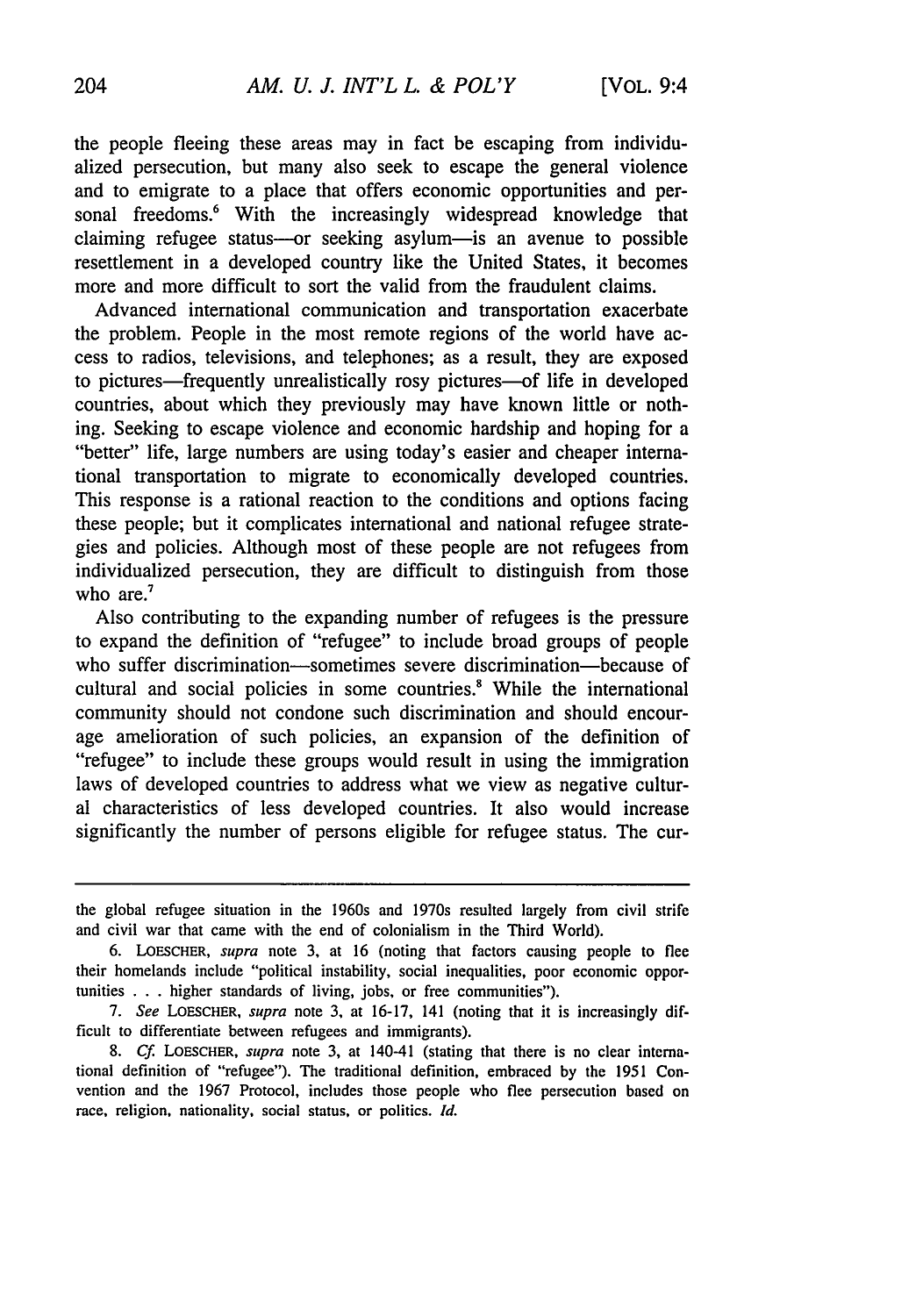rent definition may need to be clarified, but it should not be broadened, and refugee status determinations must continue to be made on an individual basis.

This rising tide of migrants is a relatively new phenomena that was not apparent at the time of the Geneva Convention, the **1967** Protocol, or the Refugee Act of **1980.** The Refugee Act of **1980,** for example, subject to certain exceptions, allowed a maximum number of annual refugee admissions of **50,000'** and a maximum number of annual asylum claims of 5,000.<sup>10</sup> In reality, the total number of refugees and asylees granted permanent resident status in the United States swelled to over one million in the decade of the 1980s; in comparison, less than half of that number of claims were granted in the prior decade.<sup>11</sup> In fiscal year **1993,** an additional **150,000** or more individuals applied for asylum, continuing a sharply upward trend in asylum applications in recent years<sup>12</sup> that has resulted in an asylum claim backlog of nearly **330,000."3** In fiscal year 1994, moreover, the United States will admit as many as 121,000 refugees," and an additional **150,000** or more individuals **will** apply for asylum should recent trends continue."

This tide of immigrants is placing severe strains on many countries that have generous refugee and asylum policies. Although the basic

**11. U.S.** IMIGRATION **AND** NATURALIZATION SERVICE. **1992** STATISTICAL YEAR-BOOK OF THE IMMIGRATION AND NATURALIZATION SERVICE 88 (Oct. 1993) [hereinafter 1992 INS YEARBOOK].

12. *Id.* at 83.

13. *See Asylum Applications Filed* **with** *the INS FY 1993 (Preliminan9.* **U.S.** IM-MIGRATION AND NATURALIZATION SERvICE, AsYLUM DivistoN (Dec. 21. **1993)** [hereinafter **INS** ASYLUM APPLICATIONS] (reporting that the number of applications **filed** in FY 1993 was 150,386, and at the end of FY 1993, the total backlog was 329.817). *see* also **U.S.** IMIGRATION AND NATURALIZATION SERVICE, IMMIGRATION **INMATIVE:** COMPREHENSIvE ASYLUM REFORM 4 (Feb. **9,** 1994) (stating that the backlog **of** applications is growing in FY 1994 at a rate of **10.000** new cases per month). **The** backlog at the end of FY 1994 is expected to reach 450.000 cases, while another **100,000** cases will **be** added beginning January **1995** as a result of the December 1990 settlement of American Baptist Churches v. Thomburgh. **760** F. Supp. 796 (N.D. Cal. 1991). *Id.*

14. **U.S.** DEP'T OF STATE, PROPOSED REFUGEE ADMISSIONs FOR FISCAL YEAR 1994, REPORT To THE CONGREss 4 (1993).

15. 1992 INS YEARBOOK, **supra** note **11.** at 83.

<sup>9.</sup> Immigration and Nationality Act § 207(a). 8 **U.S.C.** § 1157(a) **(1988).**

<sup>10.</sup> Id., at § 209(b), 8 U.S.C. § I159(b) (1988). A 1990 amendment increased the number of asylum adjustments to **10.000.** Immigration Act of **1990.** Pub. L No. 101-649, § 104(a)(1), 104 Stat. 4978 (to be codified as amended at 8 **U.S.C.** § 1159(b) (1990).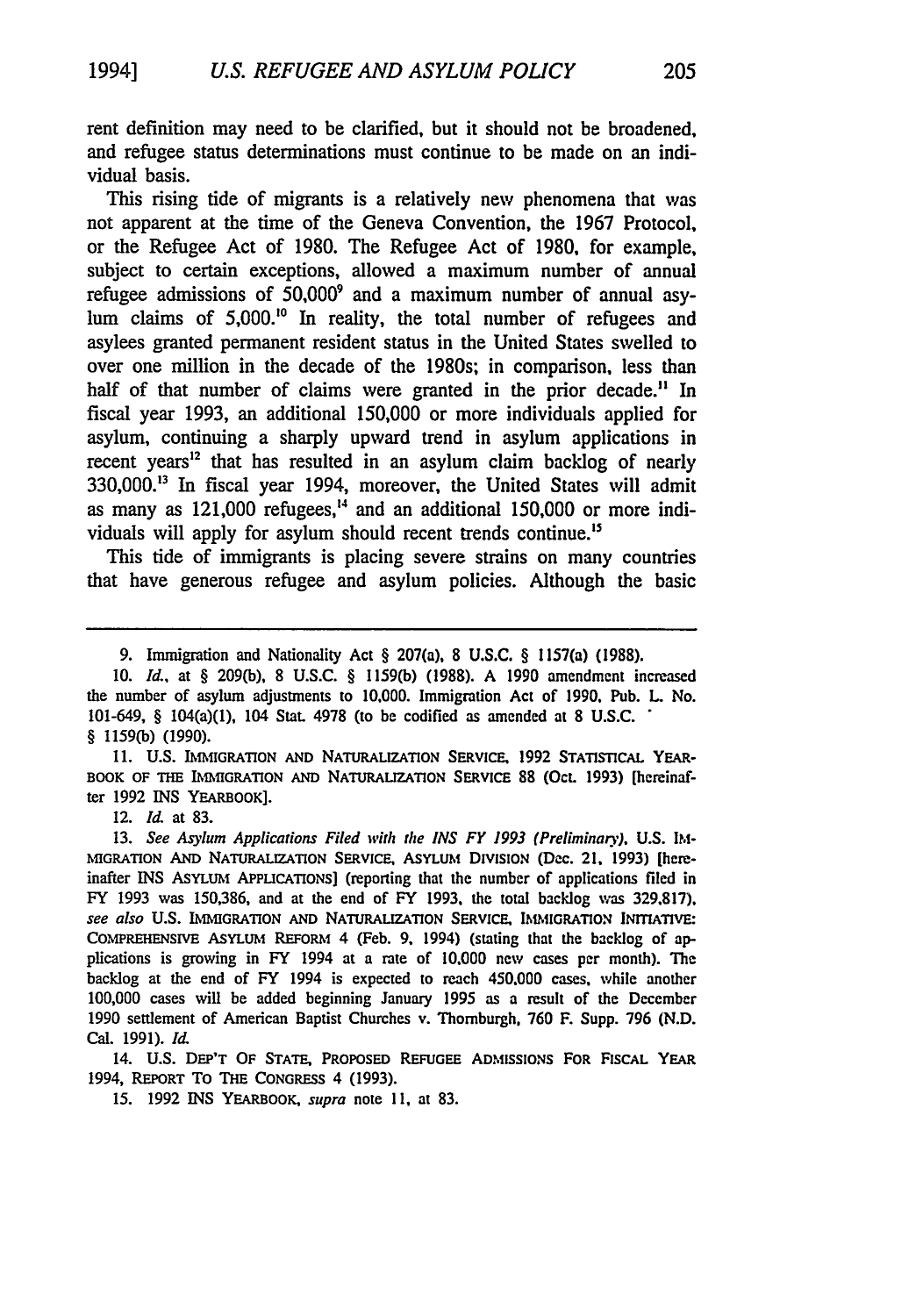objective of providing refuge to victims of persecution remains valid, the agreements and laws designed to meet that objective must be reviewed and amended.

Reevaluation of refugee law and policy in the United States should be an integrated element of a general review of immigration policy. A fair, coherent, and consistent U.S. immigration policy should encompass all persons coming into this country, regardless of their reasons. While giving refugees and asylees a high priority, such a policy should envision how all newcomers will fit into the continuing growth and development of the United States and its culture.

Although current U.S. immigration policy is neither coherent nor consistent,<sup>16</sup> at its foundation is the consensus of a vast majority of U.S. citizens that the number of people coming to the United States should be controlled.<sup>17</sup> Most Americans would agree that while immigration in moderation is a positive and enriching force, immigration out of control swamps health, education, and welfare systems, contributes to unemployment of citizens, and exacerbates social strife and tension.<sup>18</sup> The challenge, then, is to develop a coherent immigration policy that encourages controlled immigration. The objective of such a policy should be assimilation and unity.

Assimilation is a positive, even an essential, two-way exchange. As the immigrant becomes "Americanized," the American culture also evolves and absorbs elements of the immigrant's culture. The point of controlled immigration and assimilation is not to remain exactly as we are. It is to continue to mix together, sharing some fundamental views and characteristics and the ability to communicate.

Historically, the United States has witnessed waves of immigrants, with crests followed by troughs.<sup>19</sup> When the numbers reach too high for assimilation, there tends to be a backlash followed by a reduction in numbers; assimilation progresses, and the numbers start rising again.<sup>20</sup>

<sup>16.</sup> *See* Don Barnett, *Their Teeming Shores: Analysis of Impact of Refugee Act of 1980,* 45 NAT'L REv. 51 (Nov. **1,** 1993) (explaining the "incoherence" of U.S. refugee policy).

<sup>17.</sup> Ronald Brownstein and Richard Simon, *Hospitality Turns into Hostility,* L.A. TIMES, Nov. 14, 1993, at **Al, A5** (reporting a 1992 summer poll finding that twothirds of Americans believed immigration should be reduced, as opposed to one-third of Americans who felt that way in 1965).

<sup>18.</sup> *See id.* (noting a tendency in Americans to protest immigration when the economy is in a downturn).

<sup>19.</sup> *See id.* (describing immigration patterns in the U.S. since the 19th century). 20. *Id.*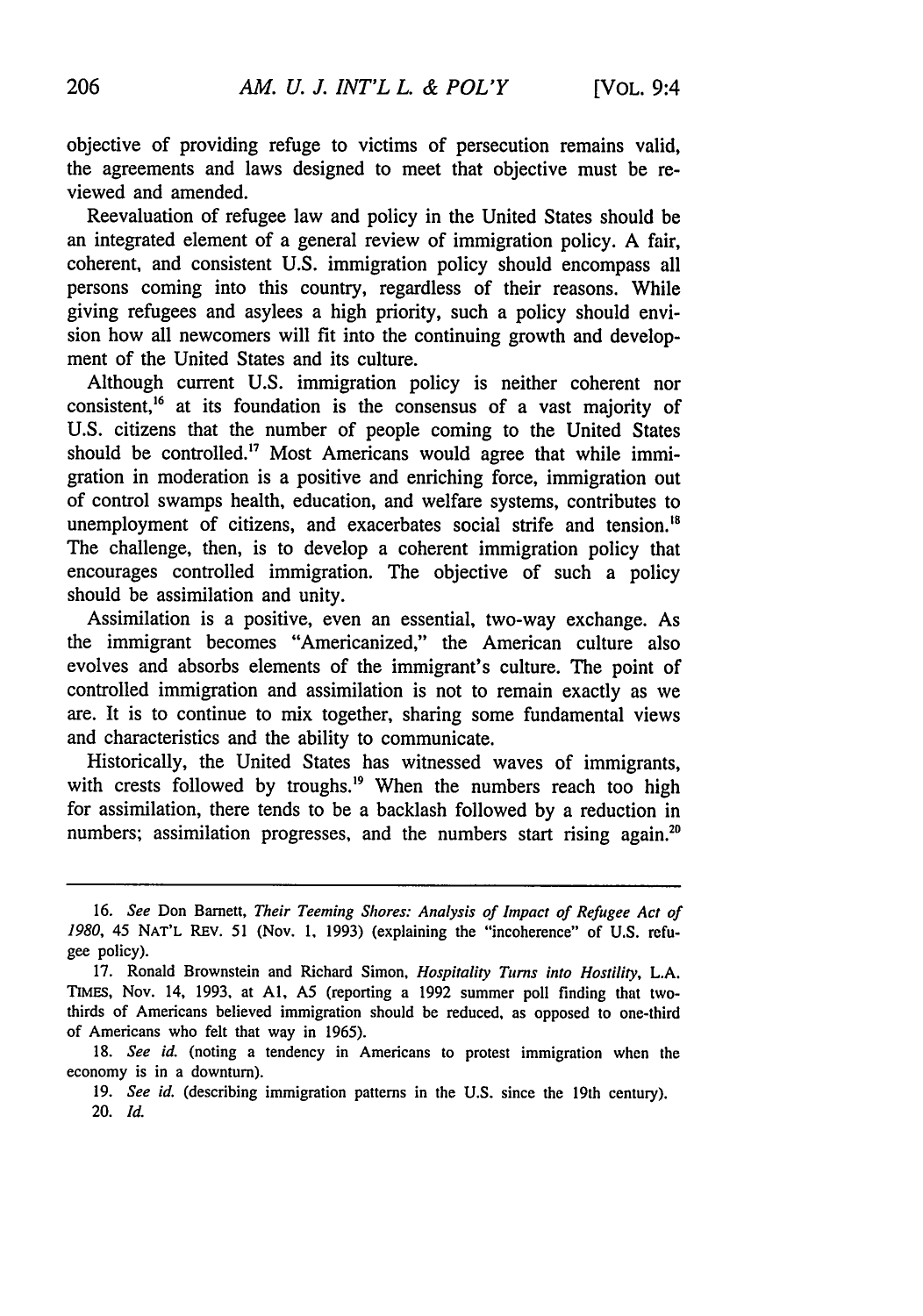Currently, we are riding an immigration wave that continues to rise without a crest in sight. $21$ 

The optimal rate of immigration varies with one's perspective. For instance, ranchers in the 1800s saw vast, empty plains well-suited to grazing cattle; Native Americans, on the other hand, saw ancestral hunting grounds taken over by immigrants. Later, these ranchers saw their vast, unfenced range lands partitioned off into farms by new immigrant farmers, who saw open spaces with plenty of room for cultivating crops. Today, immigrants see space and opportunities that may not be available to them in their home countries, $<sup>22</sup>$  while current U.S. citizens see over-</sup> crowding as well as competition for jobs, education, and government assistance.<sup>23</sup>

Some of the tension over the number of immigrants admitted to the United States results from an increasing population that is competing for jobs and resources." Much of the population growth in the United States is attributable to immigration.<sup>25</sup> Since the federal government is supposed to have control over immigration, citizens and state and local governments become frustrated when the federal government appears unwilling or unable to exert such control.

Some opposition to high rates of immigration results from cultural differences. Resentment rises when residents perceive immigrants as coming to the United States not to become Americans, but to exploit America. In the vast majority of cases, this is an unfair perception, but it is one that is fostered when systems to promote assimilation break down or come under attack. For instance, bilingualism is divisive when it promotes a "right" to be taught in one's native language, as opposed to an "opportunity" to be taught in English so that one can learn English. Also divisive are requirements to print government documents, such as voting ballots, in languages in addition to English.

24. *See id.* at A4 (recognizing that the concern over losing jobs to legal and illegal immigrants still remains in the minds of U.S. residents).

*25. See id.* at A4 (noting that the increasing population growth is attributable to the rising number of immigrants).

<sup>21.</sup> *See* **1992** INS YEARBOOK, *supra* note **11.** at 16 (presenting a summary of immigration patterns in the United States, a chart reflecting immigrants admitted to the United States from 1900 through 1992, and indicating no discernible end to the current immigration wave).

<sup>22.</sup> *See* LOESCHER, *supra* note 3, at 18 (comparing the poor economic and political circumstances of most refugees with the prosperity of the United States).

<sup>23.</sup> *See* Brownstein, *supra* note 17, at A4 (explaining that the new concern over immigrants is the cost of providing government services and welfare).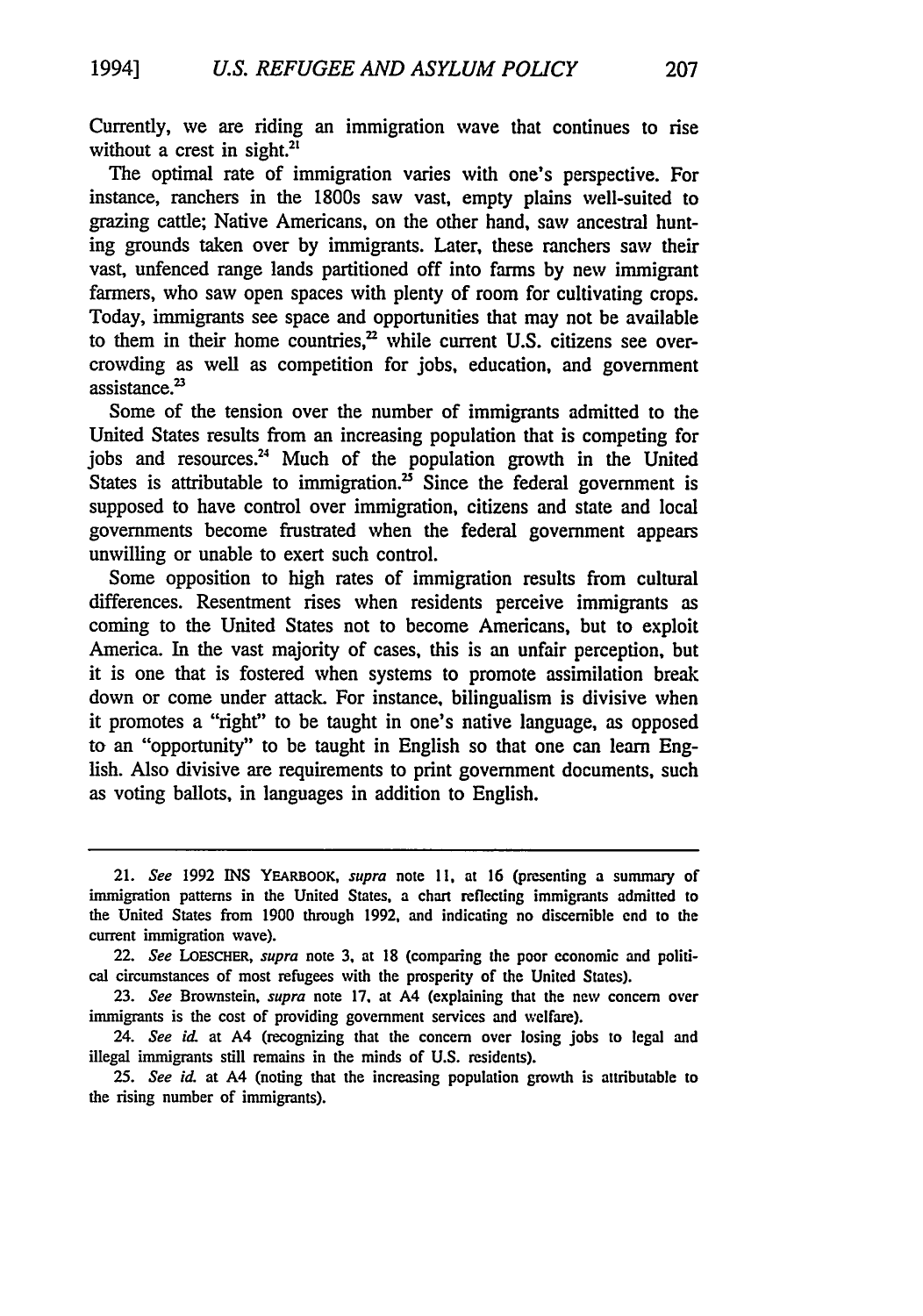Since the objective of our immigration laws is to control and moderate the flow of newcomers to the United States, and more people want to immigrate than can be assimilated, what should those laws require and what should the priorities be?

First, a comprehensive ceiling should be set for all immigrants. The number should be as generous as is consistent with paced absorption and assimilation of new residents. It also should take notice of the fact that while illegal immigration can and must be greatly reduced, it will not be totally eliminated. Second, the countries of origin of those admitted to the United States should reflect, at least to some extent, the current population. This should be done in a way that neither absolutely shuts out any region nor gives any region a relative lock on disproportionate percentages of immigration.

Third, the order of priority for those admitted should be: (1) spouses and children of citizens; (2) persons seeking refuge and asylum from political or ethnic-based persecution; (3) persons with skills and talents that would enrich the United States and help the economy and development of the United States; (4) persons who may not have the skills and talents of the previous category, but who wish to come to the United States to make a better life for themselves and their families; and (5) limited extended family members.

The first category of immigrants should be unlimited to preserve unity of the nuclear family, which is and should continue to be the basis for American society and culture. All of the other categories should have limits that reflect their priority in the scheme of immigration policy. Not every refugee, not every skilled person, not every hardworking person seeking a better life, and not all extended family members can come to the United States. The numbers are just too overwhelming. We should acknowledge that up front and honestly. Nor can we solve all the world's problems through immigration; but we can have a rational, compassionate, and constructive immigration policy that is consistent with our country's national interests.

Any progress in developing and implementing a coherent, effective immigration policy is dependent on controlling illegal immigration. Total elimination of illegal immigration is neither practical nor necessary, but it can and must be reduced from the current overwhelming numbers. As of fiscal year 1992, there were an estimated 3.4 million foreign nationals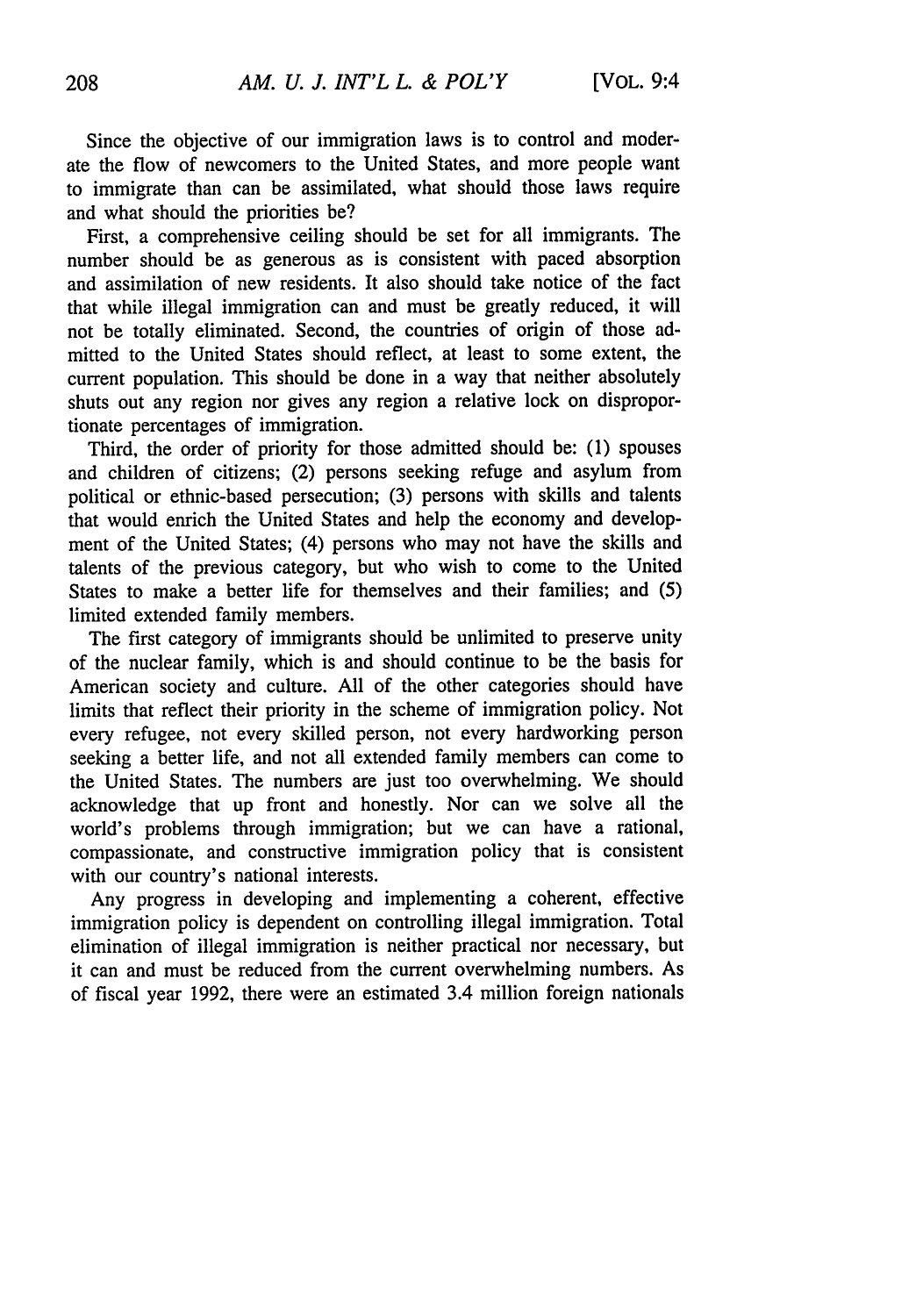illegally residing in the United States.<sup>26</sup> Each year an estimated  $300,000$ additional aliens illegally enter or remain in the United States.<sup>27</sup>

Critical elements to any successful effort to control illegal immigration include improved strategies and increased resources for the Border Patrol, strengthened employer sanctions using a fraud-resistant work authorization document, severely-restricted availability of government benefits to illegal aliens, and additional resources for the Investigations Division of the Immigration and Naturalization Service. Another essential element of effective immigration control is reform of our asylum system. Ideally, the United States and the international community should pursue comprehensive reform in conjunction with a fundamental review of refugee policy.

Asylum fraud is widespread and growing. Under the current system, simply saying the magic word "asylum" gives an alien access to the U.S. asylum adjudication system. Because of the huge volume of asylum claims, massive backlogs, resultant processing delays, and limited detention facilities, the Immigration and Naturalization Service has no choice but to allow the majority of asylum claimants to enter or remain in the country. Some of these individuals have valid asylum claims, many do not. In either case, they are given temporary work authorization pending adjudication of their claims.

Without a prompt review to sort out patently invalid claims, a very clear incentive exists for persons who illegally enter the United States or who are already illegally in the United States to claim asylum, obtain a work authorization, and then melt back into the general population. The delays that result from asylum abuse are injurious to individuals with valid claims. Moreover, this system strips the United States of any control over who enters or remains in the country, which can cause grave security risks. The INS does not know who these people are, and while most pose no physical danger, some have been terrorists and members of organized crime syndicates.

The current system also encourages the victimization of aliens by organized smuggling rings. Smugglers have transported hopeful migrants on boats with abominable sanitary and living conditions, have held migrants hostage until family or friends pay ransom, and have beaten

<sup>26.</sup> **ROBERT** VARREN, **STATISTICS** DIvIsION, **U.S.** IMMIGRATION **AND** NATURAL-IZATION SERVICE, **ESTIMATES OF THE UNAUTHORIZED** IMMIGRANT **POPULATION RESID-**ING IN **THE** UNITED STATES, BY COUNTRY **OF** ORIGIN **AND STATE OF RESIDENCE:** Ocr. **1992** (1994).

**<sup>27.</sup>** *1l*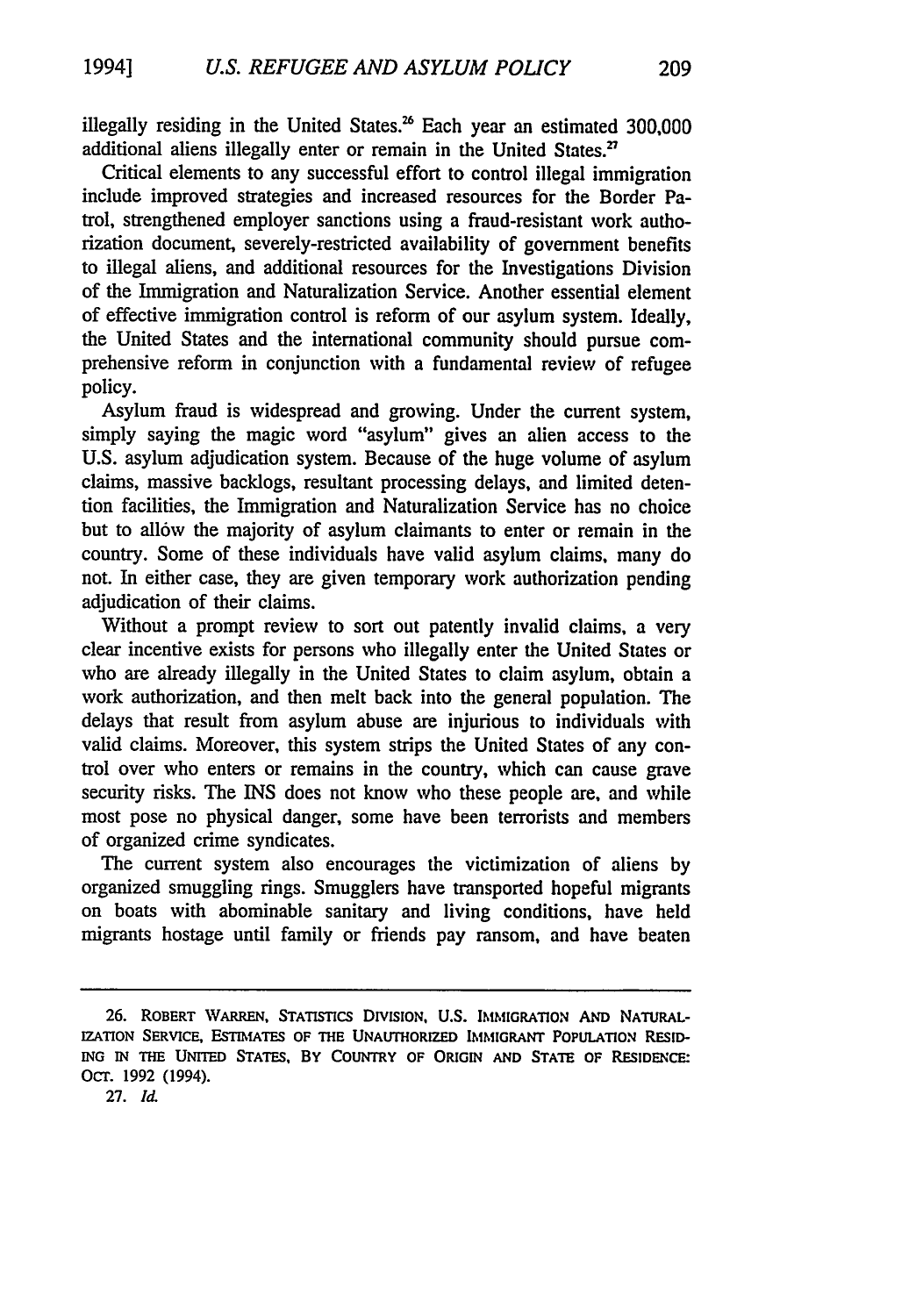and even killed those who fail to pay. Many of these smuggled aliens are sold into indentured servitude, sometimes as prostitutes.<sup>21</sup>

The asylum route for bypassing United States immigration controls is being increasingly publicized and utilized, as evidenced by the tremendous increase in asylum applications over the last few years. In 1987, over 26,000 affirmative asylum applications were filed.<sup>29</sup> That number increased to about 74,000 in 1990, to 104,000 in 1992,<sup>30</sup> and to 150,000 in **1993.31** A specific example of the increasing use of asylum claims further illustrates the situation: the number of asylum applications from Mexican nationals increased from 614 in fiscal year 1992 to 6,192 for fiscal year 1993; an additional 6,241 asylum applications were filed in the first half of fiscal year  $1994$  alone.<sup>32</sup> The current asylum system was not designed to process this volume of asylum claims, and the backlogs are growing.

Whether one has a valid, questionable, or baseless claim to refugee status, current laws and procedures encourage persons to bypass international refugee processing. Under the aegis of either the U.S. State Department's Refugee Bureau or the United Nations High Commissioner for Refugees, persons can fly directly to the United States or other resettlement countries to apply for asylum there. This result is a nonsensical outcome of a well-intentioned policy. It is yet another reason why international refugee policies require fundamental review.<sup>33</sup>

One of the several legislative initiatives introduced to address the asylum problem include a comprehensive bill developed by Chairman Romano Mazzoli (D-KY) of the Immigration Subcommittee, Congress-

<sup>28.</sup> *See Alien Smuggling: Hearing before the Subcomm. on International Law, Immigration, and Refugees of the Comm. on the Judiciary, 103rd Cong., 1st Sess. 60* (1993) (statement of Chris Sale, Acting Commissioner, Immigration and Naturalization Service).

<sup>29. 1992</sup> INS YEARBOOK, *supra* note **1I,** at 83.

*<sup>30.</sup> Id.*

**<sup>31.</sup> INS** ASYLUM **APPLICATIONS,** *supra* note 13.

**<sup>32.</sup>** ASYLUM DIVISION, IMMIGRATION **AND NATURALIZATION SERVICE,** FISCAL YEAR 1994 **STATISTICAL PACKAGE** 4 (October 1993-March 1994) (1994).

<sup>33.</sup> Notably, current laws make it virtually impossible for the United States to be a country of first asylum for any large-scale group of people. For persons who reach United States shores, processing essentially becomes a matter of permanent resettlement, rather than a matter of determining who in the group qualifies as a refugee, who among that subgroup needs permanent resettlement, and who resettle in the United States. This situation puts the United States in the untenable position of asking other countries to provide first asylum while being unable to do so itself. This should be corrected.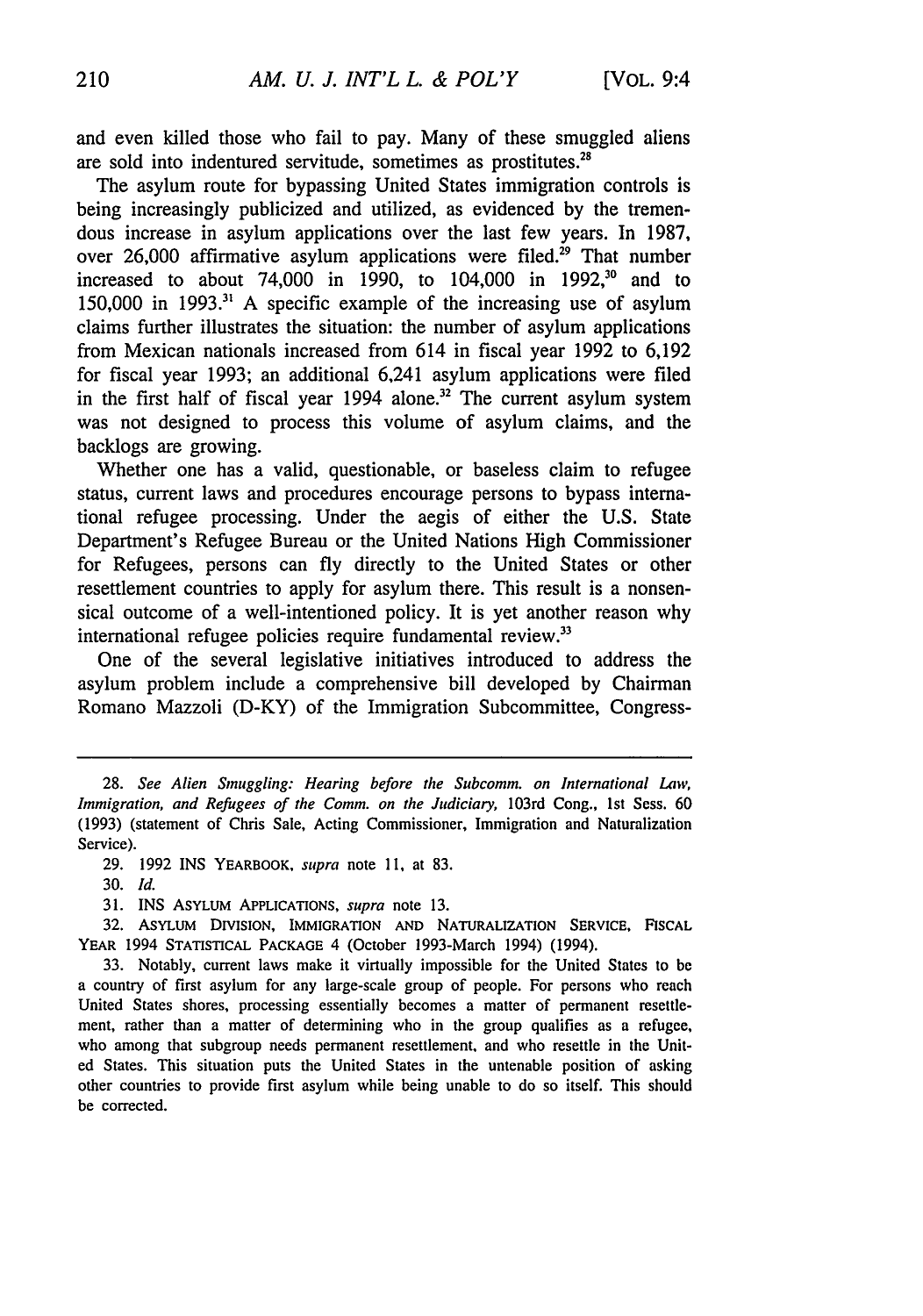man Charles Schumer (D-NY), and myself.<sup>34</sup> This bill, H.R. 3363, takes a three-pronged approach to reforming the process and reducing fraud: the bill would expedite exclusion of aliens who do not have a credible asylum claim, streamline the affirmative asylum process, and require the establishment of pre-inspection stations at foreign international airports.

More specifically, the McCollum portion of H.R. 3363 would establish a system for prompt review, using a liberal standard, of an alien's asylum claim where the alien is caught trying to enter the United States with no documents, invalid documents, or by evading immigration authorities. The process would apply to such persons whether they are seeking to enter the United States by air, land, or sea. A speciallytrained asylum officer would determine, subject to immediate supervisory review, whether the alien meets the threshold standard of a credible fear of persecution. Aliens who meet that standard would be referred to the regular process for adjudicating asylum claims; aliens who do not meet the standard would be excluded immediately.<sup>35</sup>

The Mazzoli portion of the bill would reform the asylum adjudication process by establishing a new system for applying for provisional asylum and for adjudicating those claims. An alien would be required to file a notice of intent to seek asylum within thirty days after entering or coming to the United States, with an exception for cases where it is demonstrated "by clear and convincing evidence" that there has been a change in circumstances in the asylum seeker's home country that affects eligibility for asylum. Newly-established procedures would provide for a hearing before a specially trained asylum officer for all asylum claims, and eliminating *de* novo review by immigration judges. The overall process would be streamlined, with strong protections for persons who have valid claims and strong penalties for those who do not.<sup>35</sup>

The Schumer portion of H.R. 3363 focuses primarily on increasing pre-inspection by U.S. immigration officers at foreign airports to prevent the arrival of undocumented or fraudulently documented aliens. Identification of such aliens prior to boarding airplanes bound for the United States would reduce the number of persons abusing the asylum system to gain admission to the United States. The legislation also establishes a carrier consultant program under which a roving team of immigration inspectors would travel to foreign airports that do not have pre-inspec-

36. *Id. §§* 201-204.

<sup>34.</sup> H.R. 3363, 103rd Cong., 1st Sess. (1993).

**<sup>35.</sup>** *Id. §* 101.